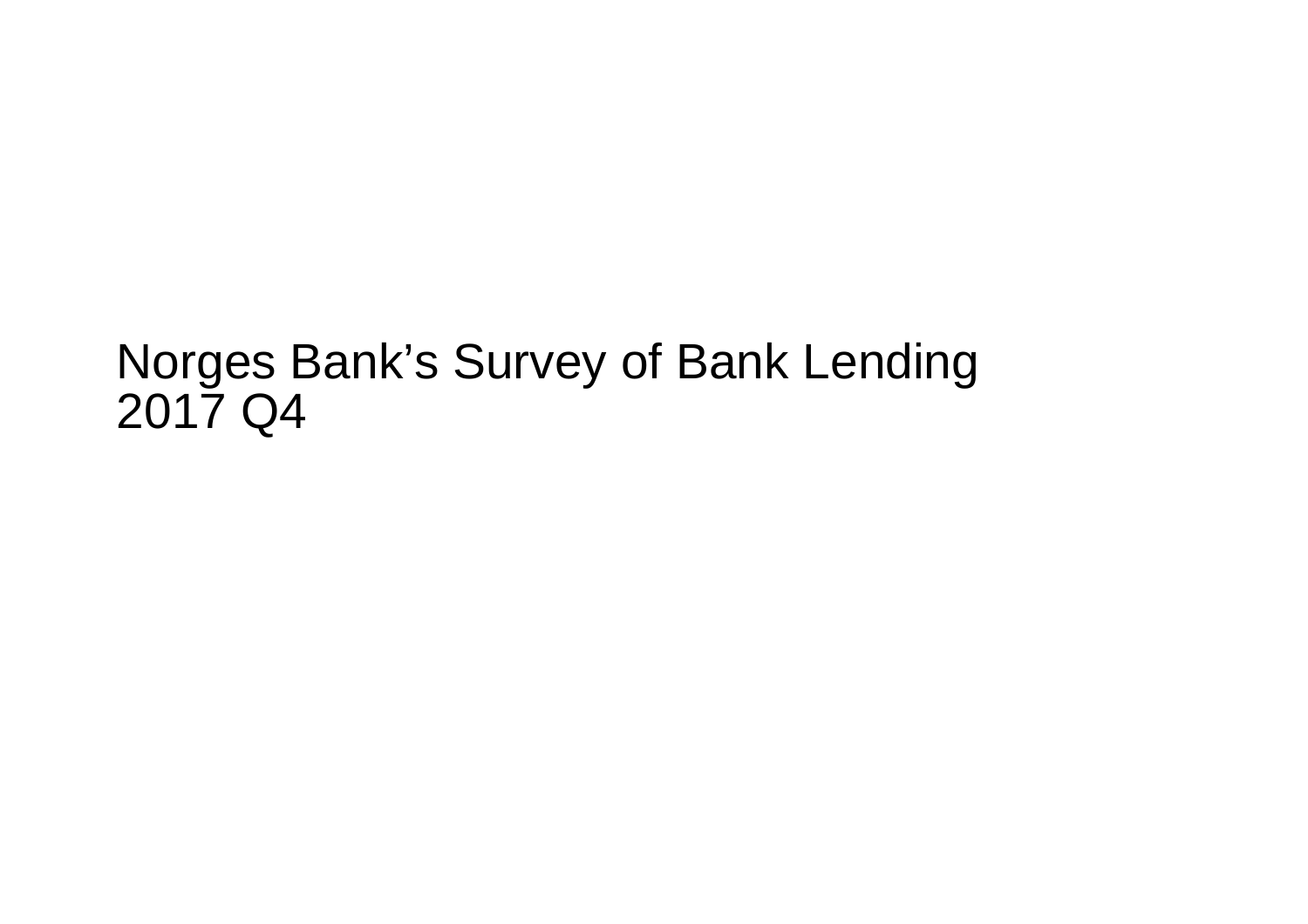Chart 1 Credit demand from households<sup>1</sup> and non-financial enterprises<sup>2</sup>. Change from previous quarter.<sup>3</sup> 2007 Q4 - 2018 Q1



<sup>1</sup> Residential mortgages.

² Total credit to non-financial enterprises.

 $3$  2/1 = Up a lot/a little, 0 = Approx. unchanged, -1/-2 = Down a little/a lot.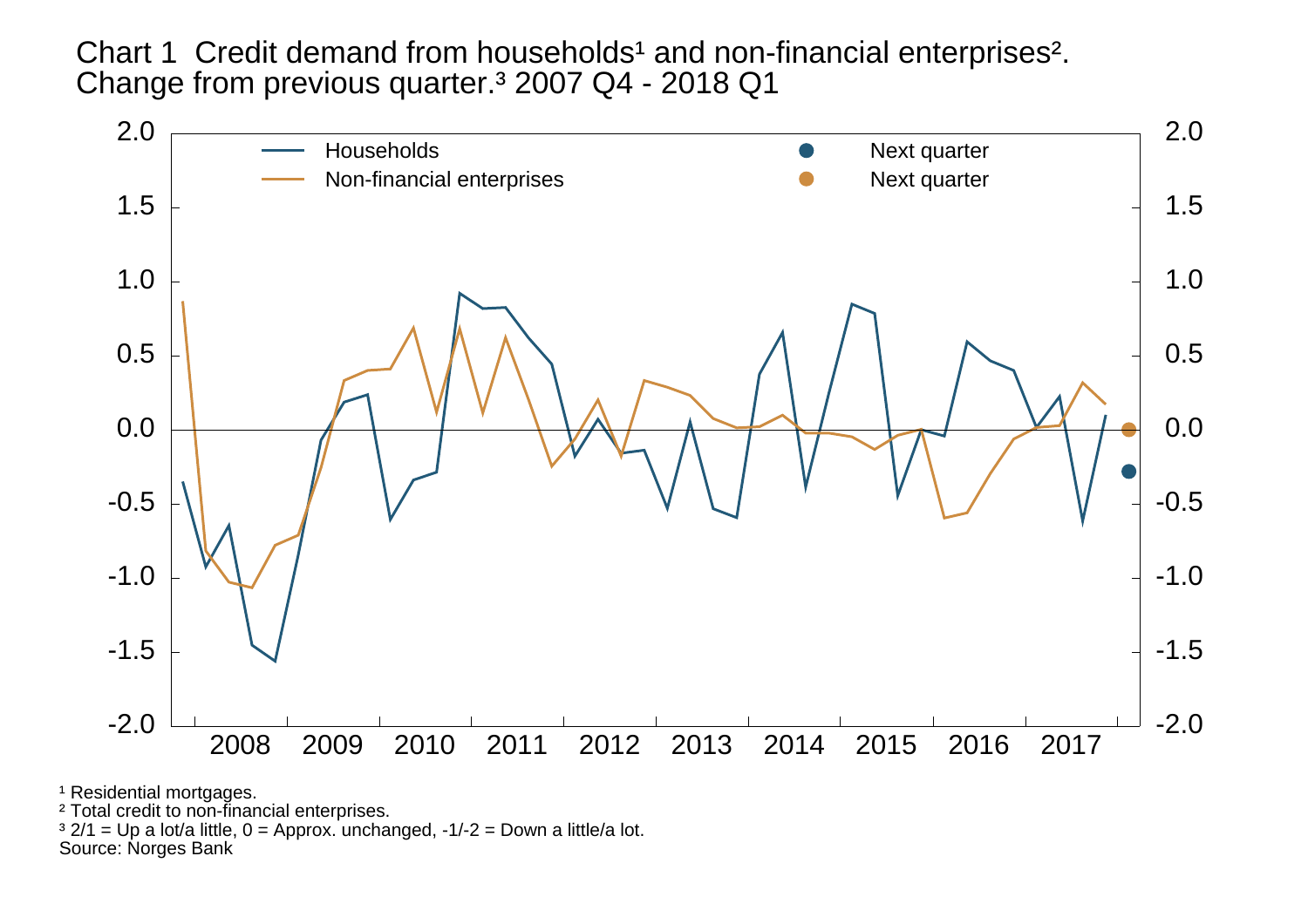Chart 2 Credit standards for households<sup>1</sup> and non-financial enterprises<sup>2</sup>. Change from previous quarter.<sup>3</sup> 2007 Q4 - 2018 Q1



<sup>1</sup> Residential mortgages.

² Total credit to non-financial enterprises.

<sup>3</sup> 2/1 = Much/Somewhat easier to obtain credit,

0 = Approx. unchanged, -1/-2 = Somewhat/Much tighter credit standards.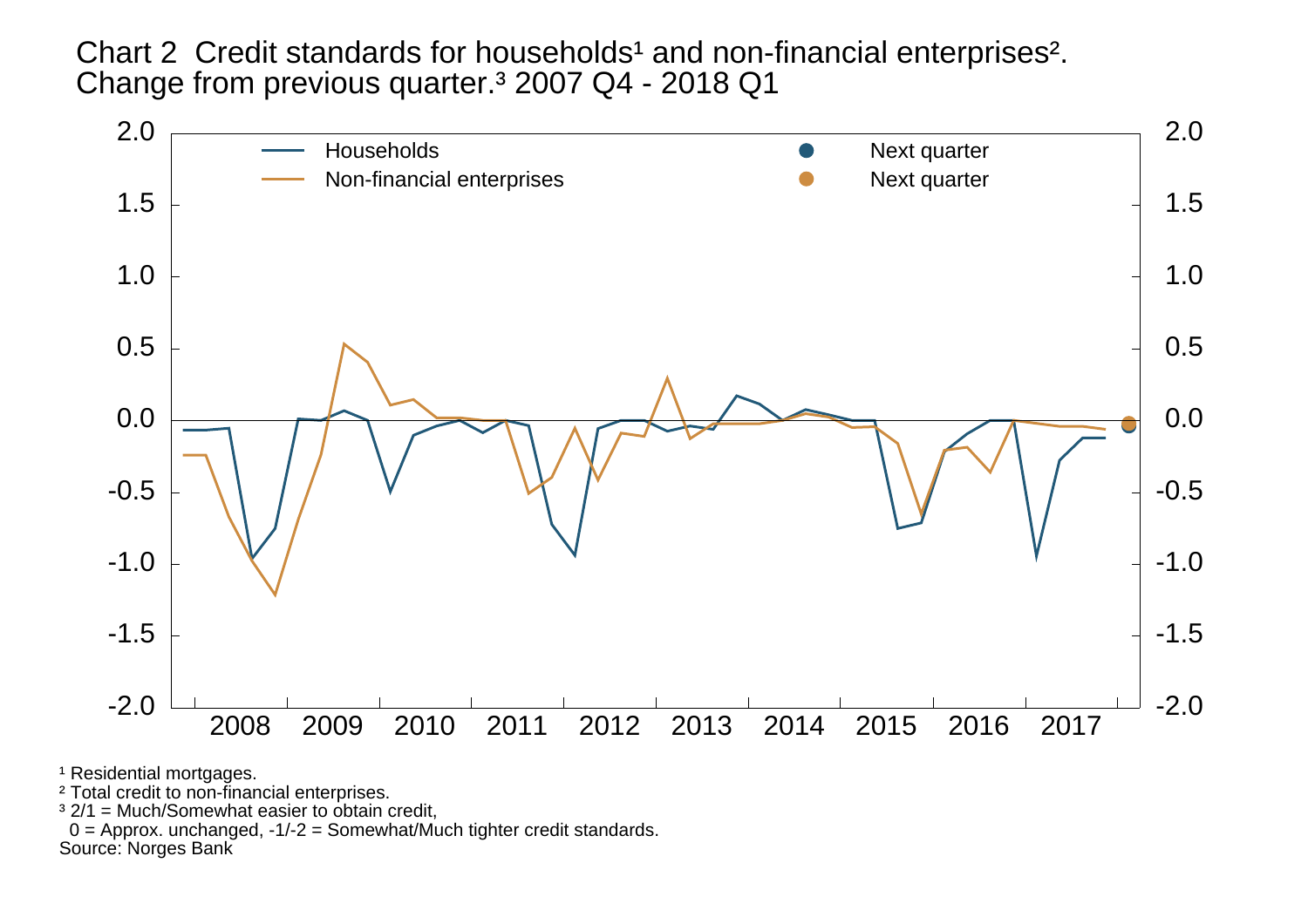Chart 3 Household residential mortgage demand.<sup>1</sup> Change from previous quarter.² 2017 Q3 - 2018 Q1



<sup>1</sup> Blue bars show reported developments for the relevant quarter. Red dots show expected developments, reported the previous quarter.

<sup>2</sup> 2/1 = Up a lot/a little, 0 = Approx. unchanged, -1/-2 = Down a little/a lot.<br><sup>3</sup> Aggregate demand refers to the sum of demand for first-home mortgages, fixed-rate mortgages and all other residential mortgages(the latter is the largest component).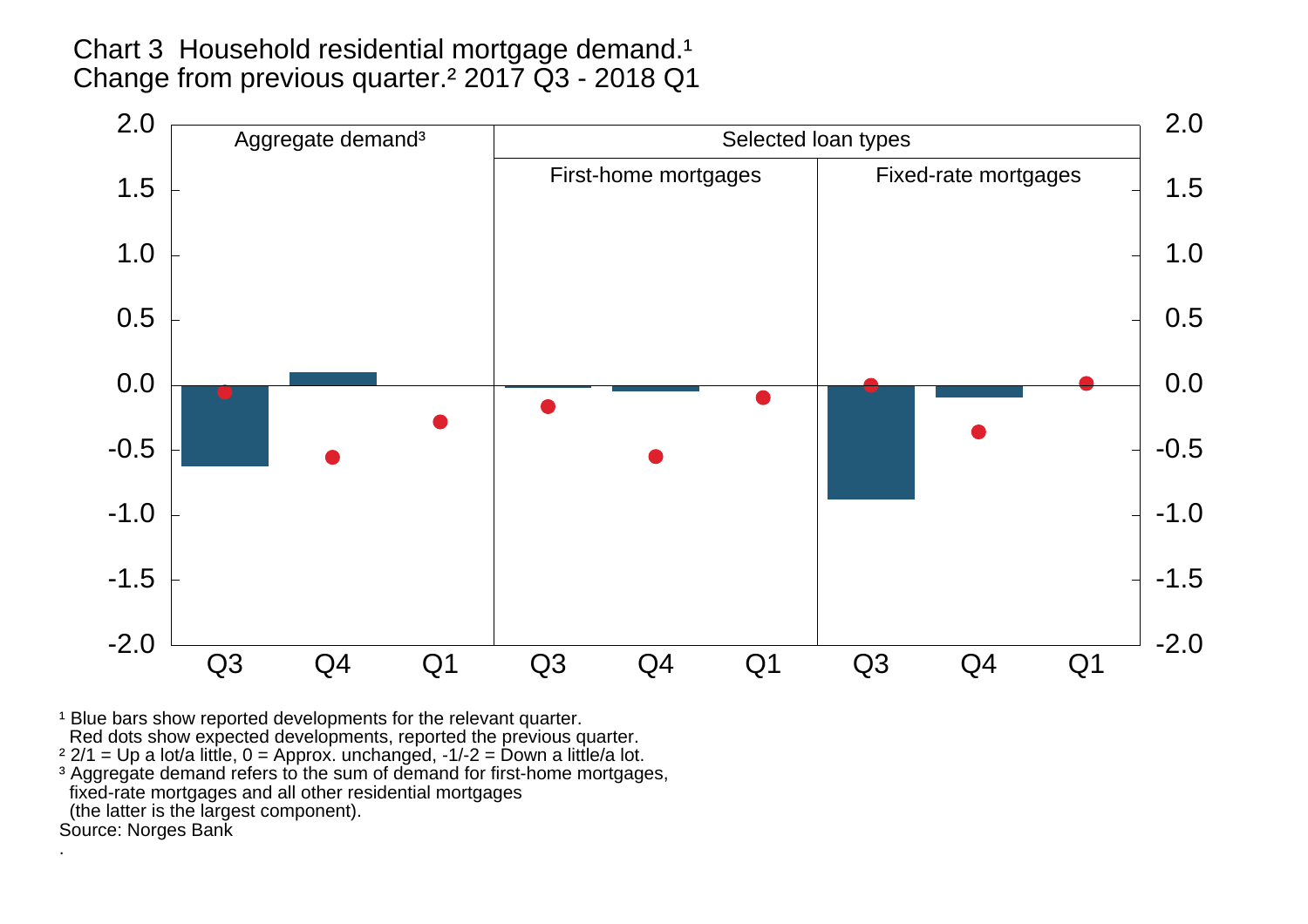Chart 4 Credit standards for households.<sup>1</sup> Change from previous quarter.² 2017 Q3 - 2018 Q1



<sup>1</sup> Blue bars show reported developments for the relevant quarter.<br>Red dots show expected developments, reported the previous quarter.<br><sup>2</sup> 2/1 = Much/Somewhat easier to obtain credit,

0 = Approx. unchanged, -1/-2 = Somewhat/Much tighter credit standards.

<sup>3</sup> Overall credit standards refers to credit standards for first-home mortgages and all other residential mortgages (the latter is the largest component).Source: Norges Bank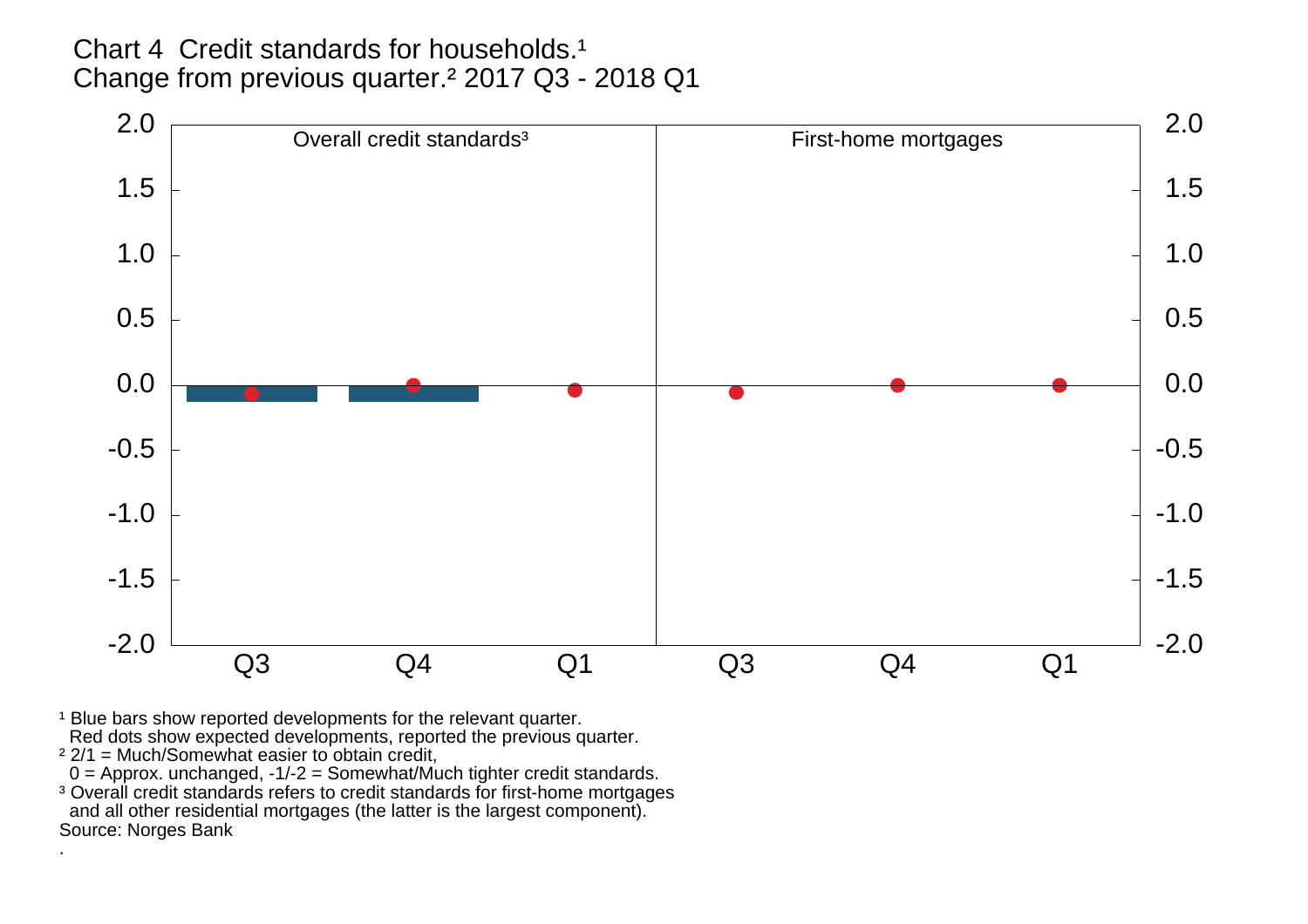## Chart 5 Factors affecting credit standards.<sup>1</sup> Change from previous quarter.² 2017 Q3 - 2018 Q1



<sup>1</sup> Blue bars show reported developments for the relevant quarter.

Red dots show expected developments, reported the previous quarter.

 $22/1$  = Much/Somewhat easier to obtain credit,

 0 = Approx. unchanged, -1/-2 = Somewhat/Much tighter credit standards.Source: Norges Bank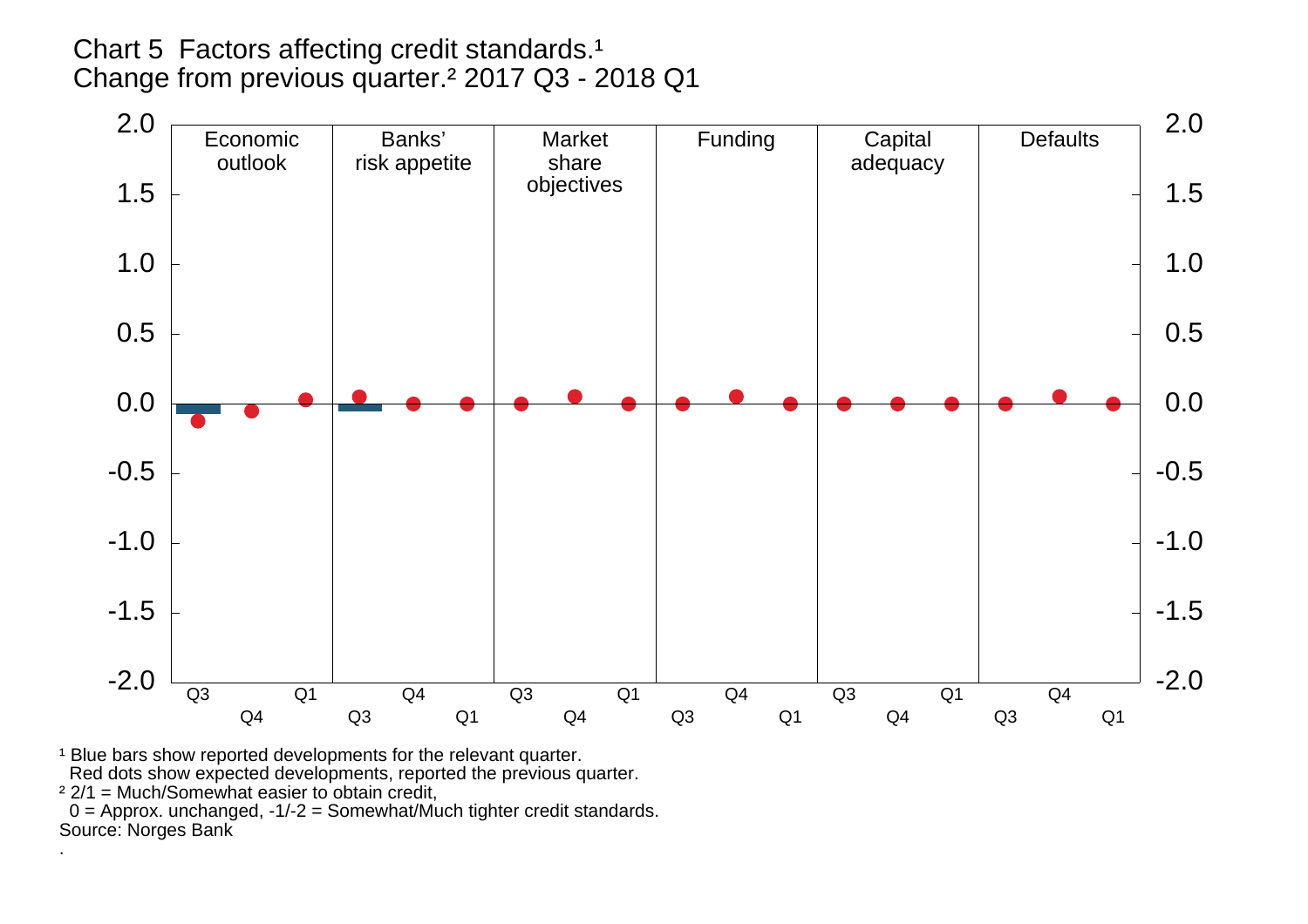Chart 6 Factors affecting credit standards for households.<sup>1</sup> Change from previous quarter.² 2007 Q4 - 2017 Q4



<sup>1</sup> Total response in a quarter from all banks for all six factors. If all banks responded "much easier to obtain credit" on all factors, the resulting figure would be 12.

² 2/1 = Much/Somewhat easier to obtain credit,

 0 = Approx. unchanged, -1/-2 = Somewhat/Much tighter credit standards.Source: Norges Bank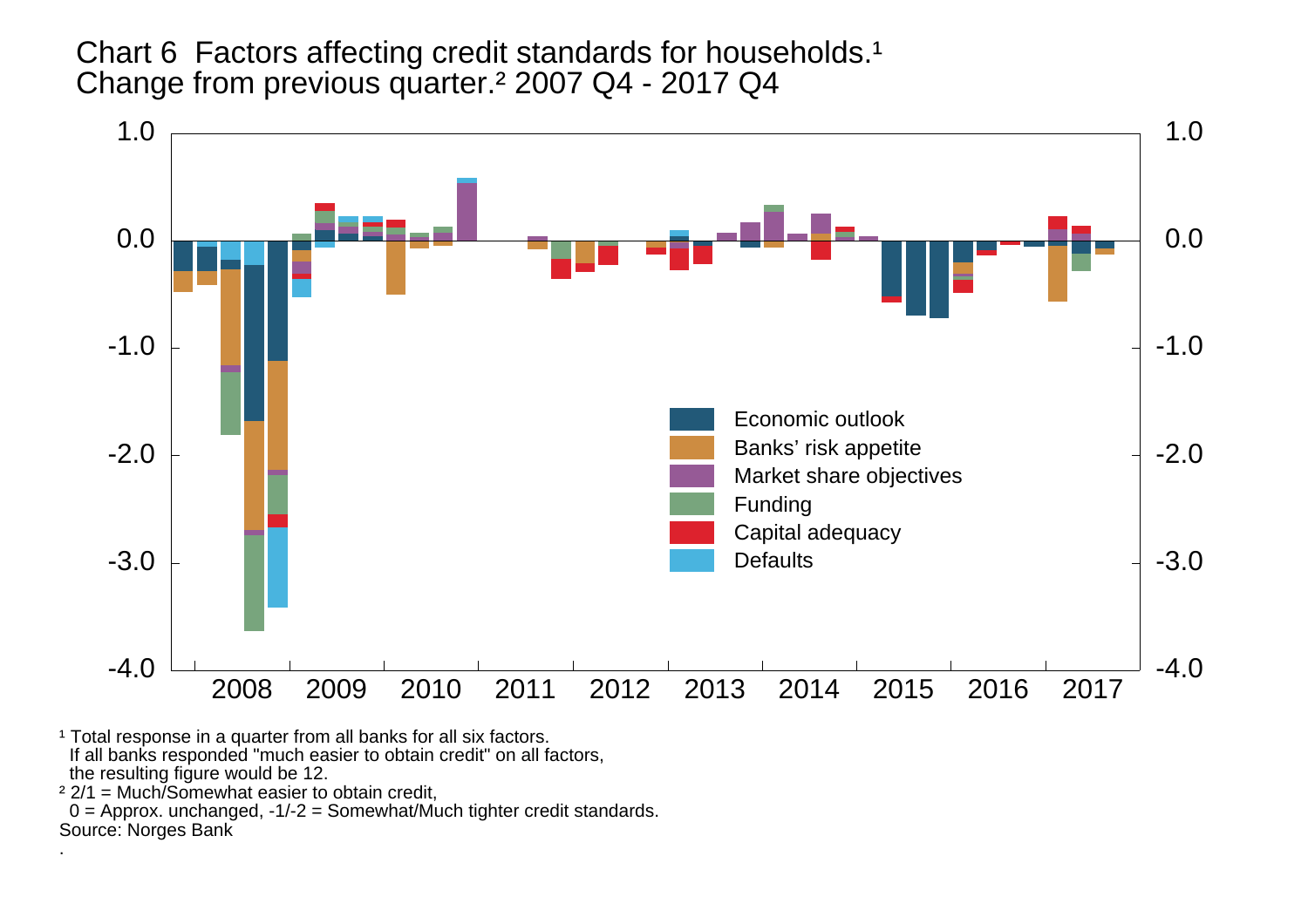Chart 7 Loan conditions for households.<sup>1</sup> Change from previous quarter.² 2017 Q3 - 2018 Q1



<sup>1</sup> Blue bars show reported developments for the relevant quarter. Red dots show expected developments, reported the previous quarter. ² 2/1 = Up a lot/a little, 0 = Approx. unchanged, -1/-2 = Down a little/a lot.Source: Norges Bank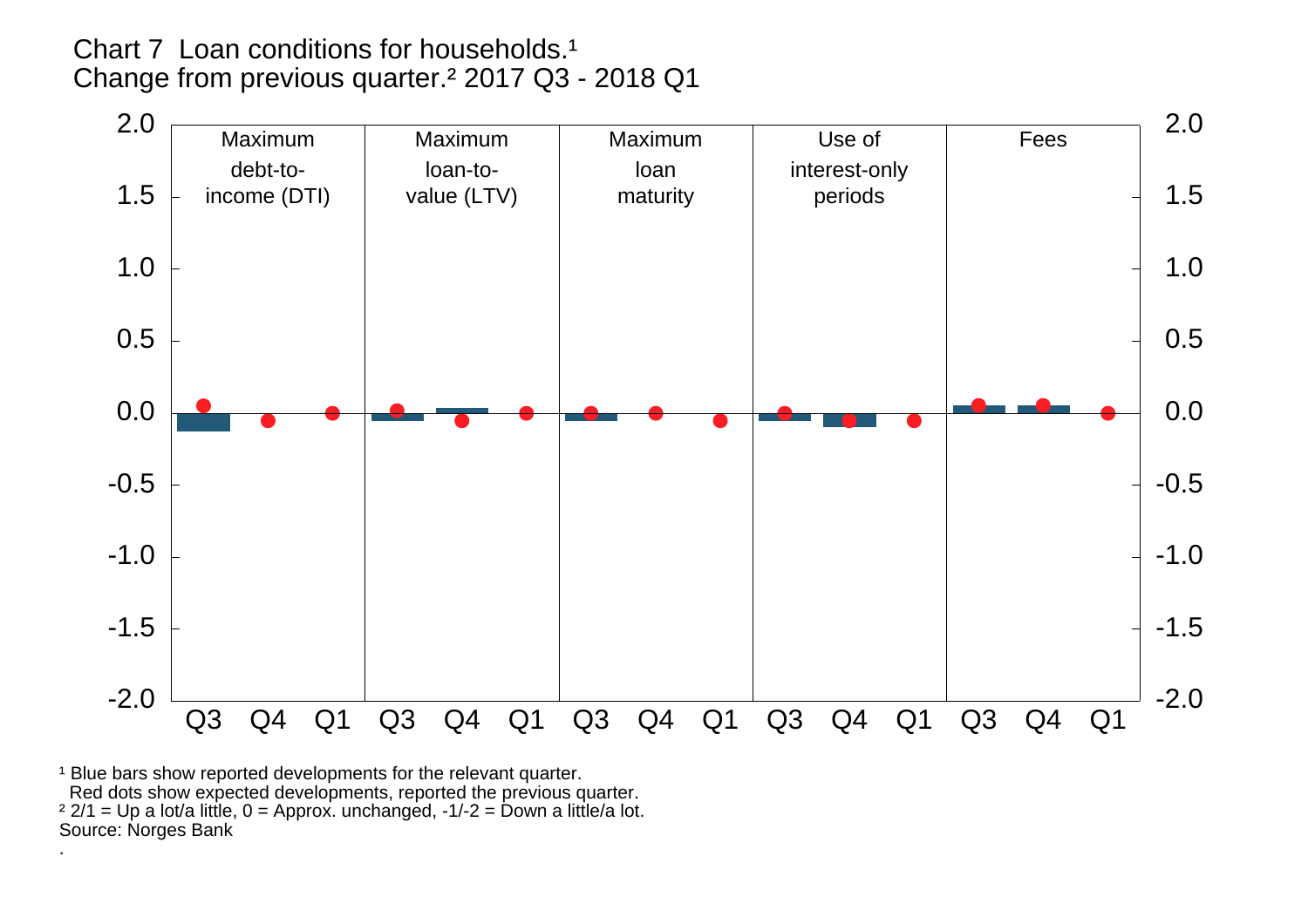Chart 8 Loan conditions for households.<sup>1</sup> Change from previous quarter.² 2007 Q4 - 2017 Q4



<sup>1</sup> Total response in a quarter from all banks for all six factors.<br>If all banks responded "much easier to obtain credit" on all factors, the resulting figure would be 10.

² 2/1 = Up a lot/a little, 0 = Approx. unchanged, -1/-2 = Down a little/a lot.

<sup>3</sup> As higher fees make it harder to obtain credit,

the fee series has been negativised.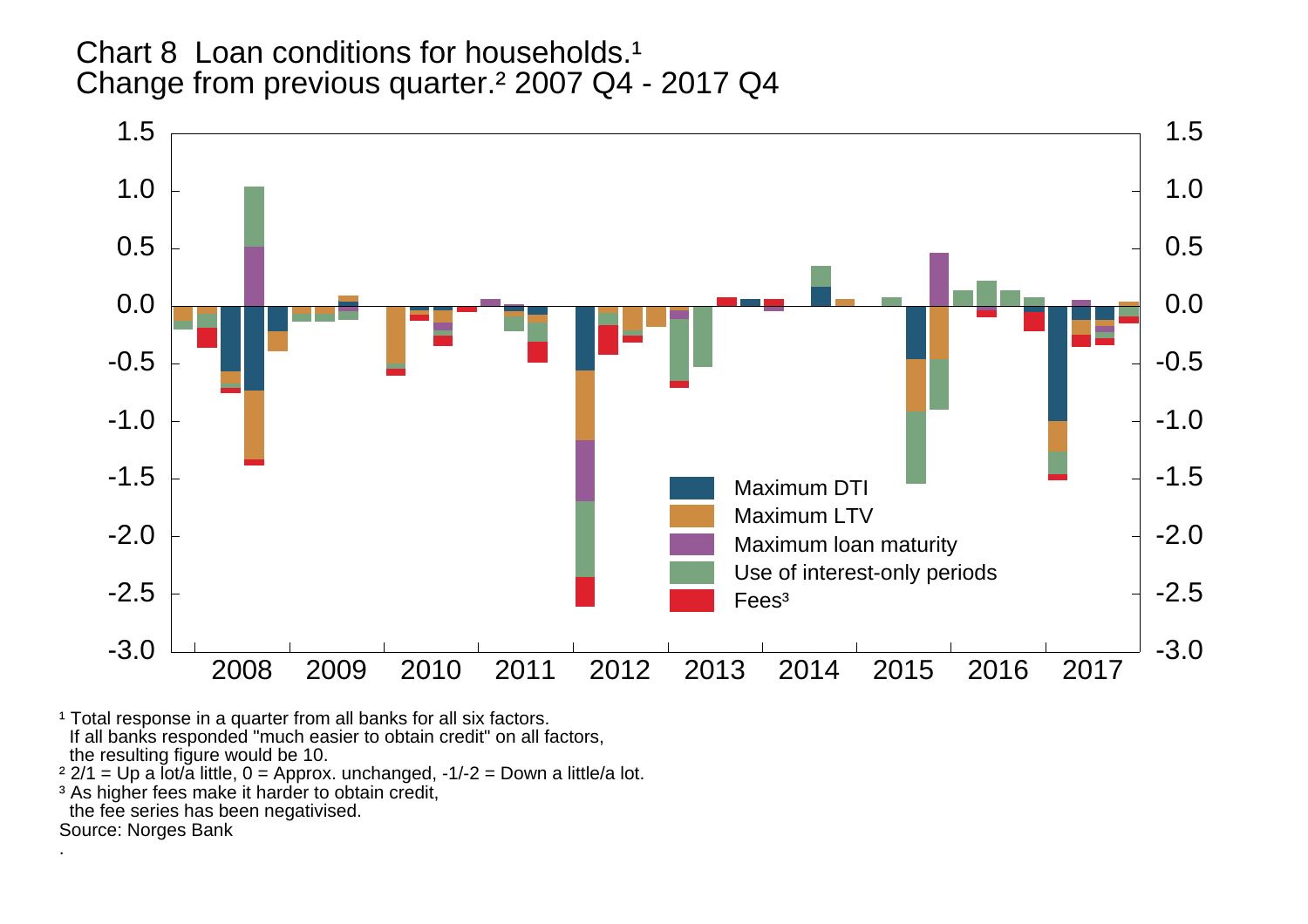Chart 9 Lending rates and lending margins.<sup>1</sup> Lending to households. Change from previous quarter.² 2017 Q3 - 2018 Q1



<sup>1</sup> Blue bars show reported developments for the relevant quarter. Red dots show expected developments, reported the previous quarter. ² 2/1 = Up a lot/a little, 0 = Approx. unchanged, -1/-2 = Down a little/a lot.Source: Norges Bank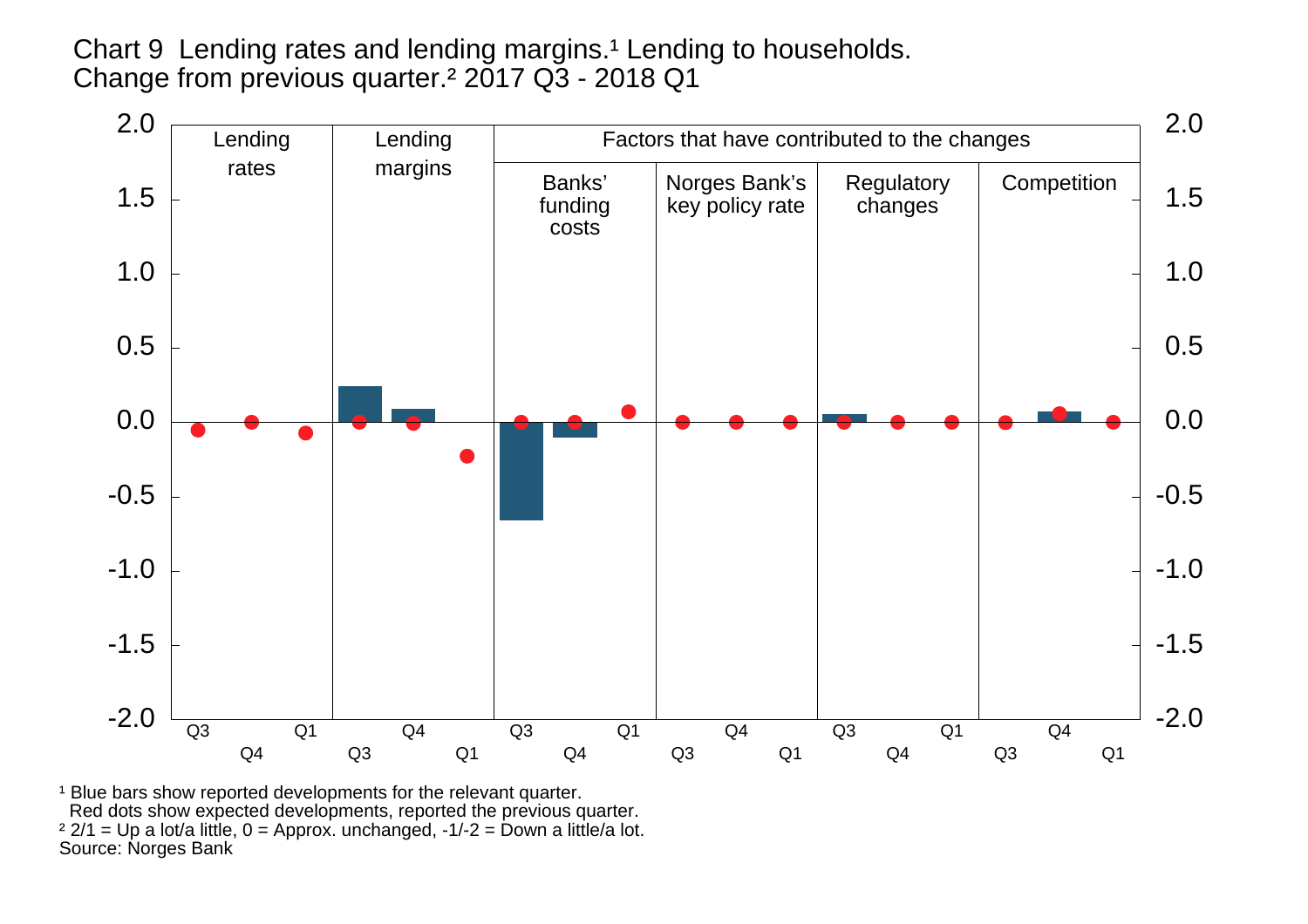Chart 10 Margin on total residential mortgage loans to households.<sup>1</sup> Change from previous quarter.<sup>3</sup> 2007 Q4 - 2018 Q1



<sup>1</sup> The blue line shows reported developments in the relevant quarter. The blue dot shows expected developments for the next quarter. ² 2/1 = Up a lot/a little, 0 = Approx. unchanged, -1/-2 = Down a little/a lot.Source: Norges Bank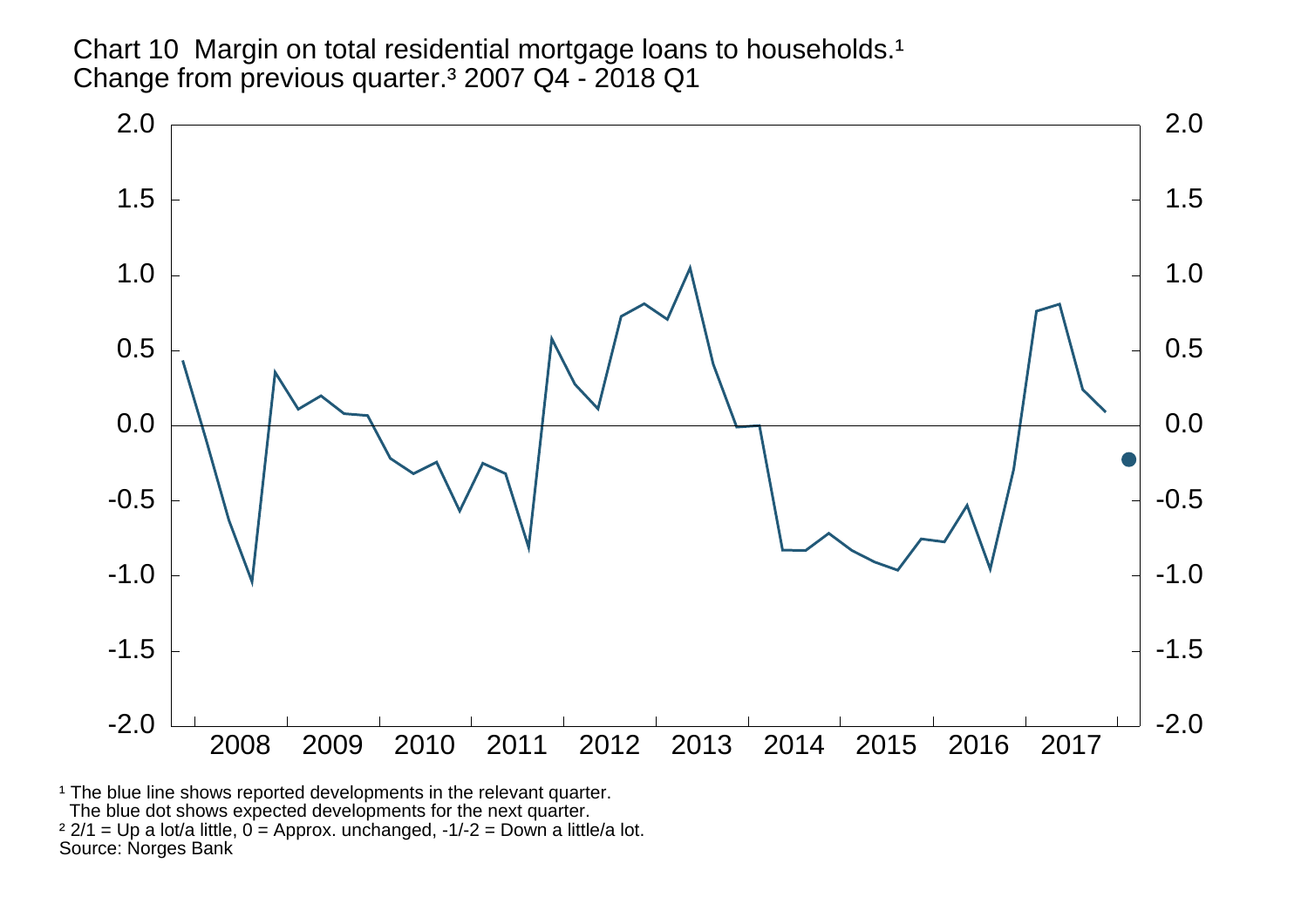Chart 11 Credit demand from non-financial enterprises.<sup>1</sup> Change from previous quarter.² 2017 Q3 - 2018 Q1



<sup>1</sup> Blue bars show reported developments for the relevant quarter. Red dots show expected developments, reported the previous quarter.<br><sup>2</sup> 2/1 = Up a lot/a little, 0 = Approx. unchanged, -1/-2 = Down a little/a lot. Source: Norges Bank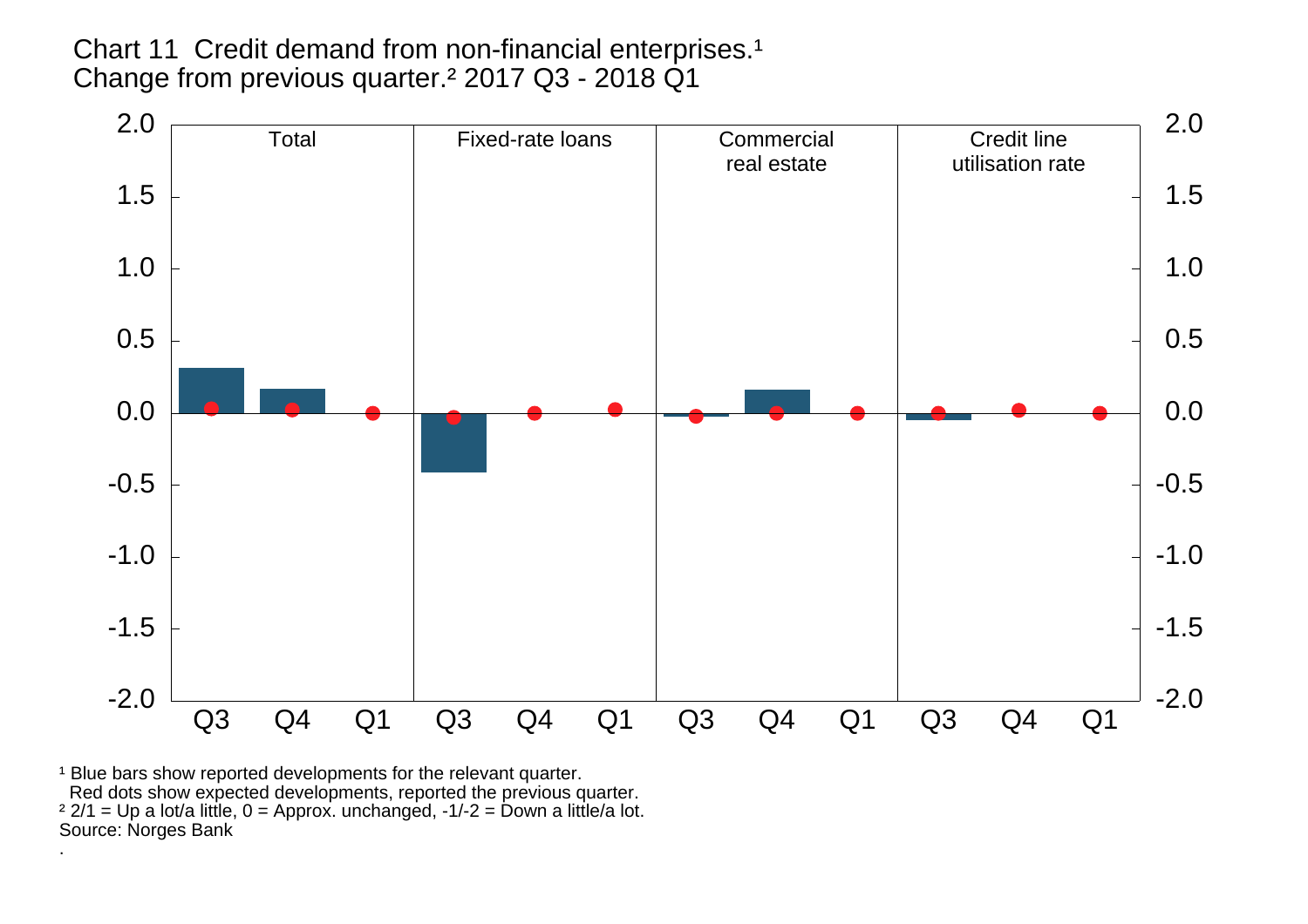Chart 12 Credit standards for non-financial enterprises.<sup>1</sup> Change from previous quarter.² 2017 Q3 - 2018 Q1



<sup>1</sup> Blue bars show reported developments for the relevant quarter.

Red dots show expected developments, reported the previous quarter.

² 2 = Much easier to get loans, 1 = Somewhat easier to get loans, 0 = Approx. unchanged, -1 = Somewhat tighter credit standards, -2 = Much tighter credit standards.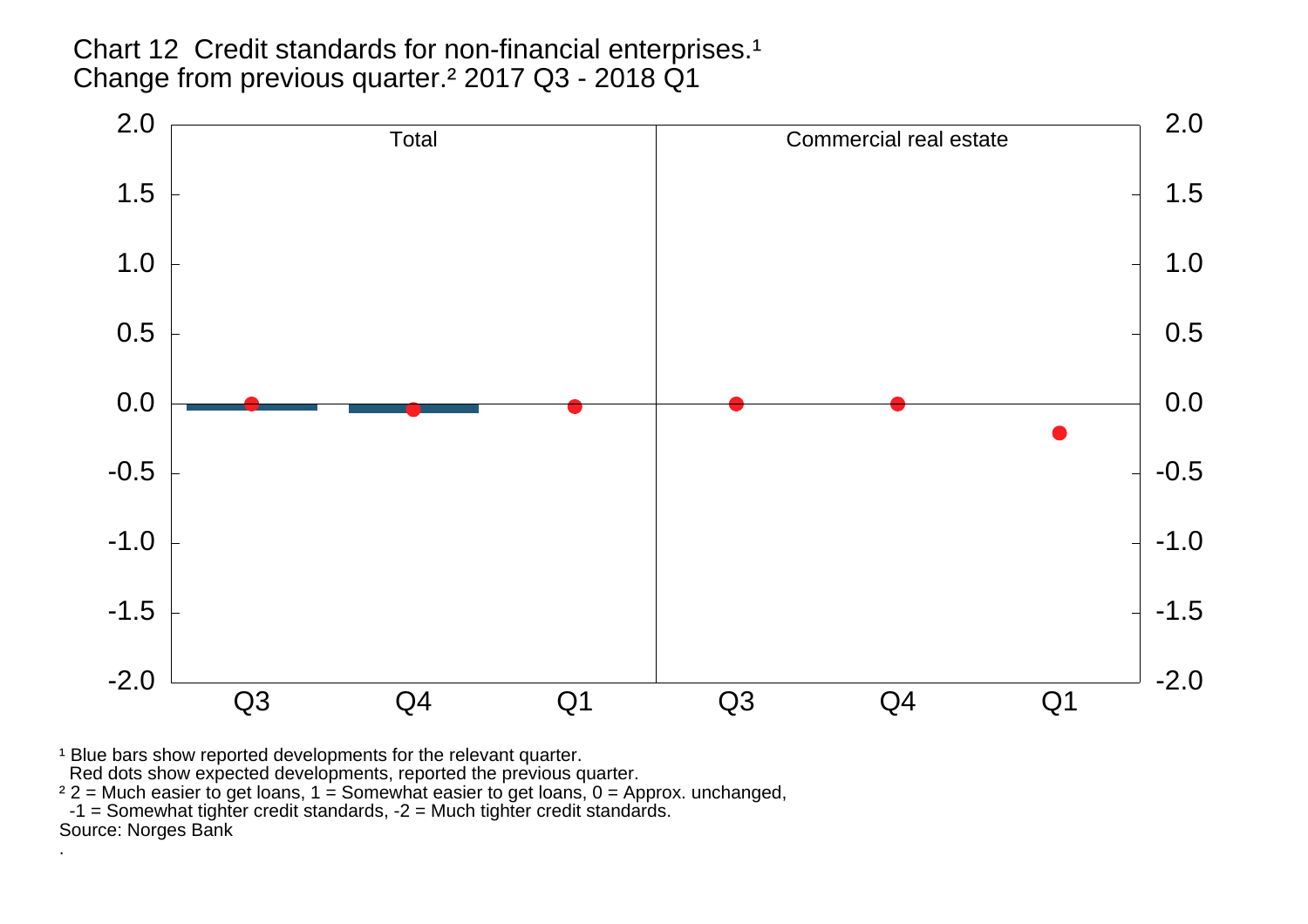Chart 13 Factors affecting credit standards for non-financial enterprises.<sup>1</sup> Change from previous quarter.² 2017 Q3 - 2018 Q1



<sup>1</sup> Blue bars show reported developments for the relevant quarter. Red dots show expected developments, reported the previous quarter. $22/1$  = Much/Somewhat easier to obtain credit,  $0$  = Approx. unchanged, -1/-2 = Somewhat/Much tighter credit standards.Source: Norges Bank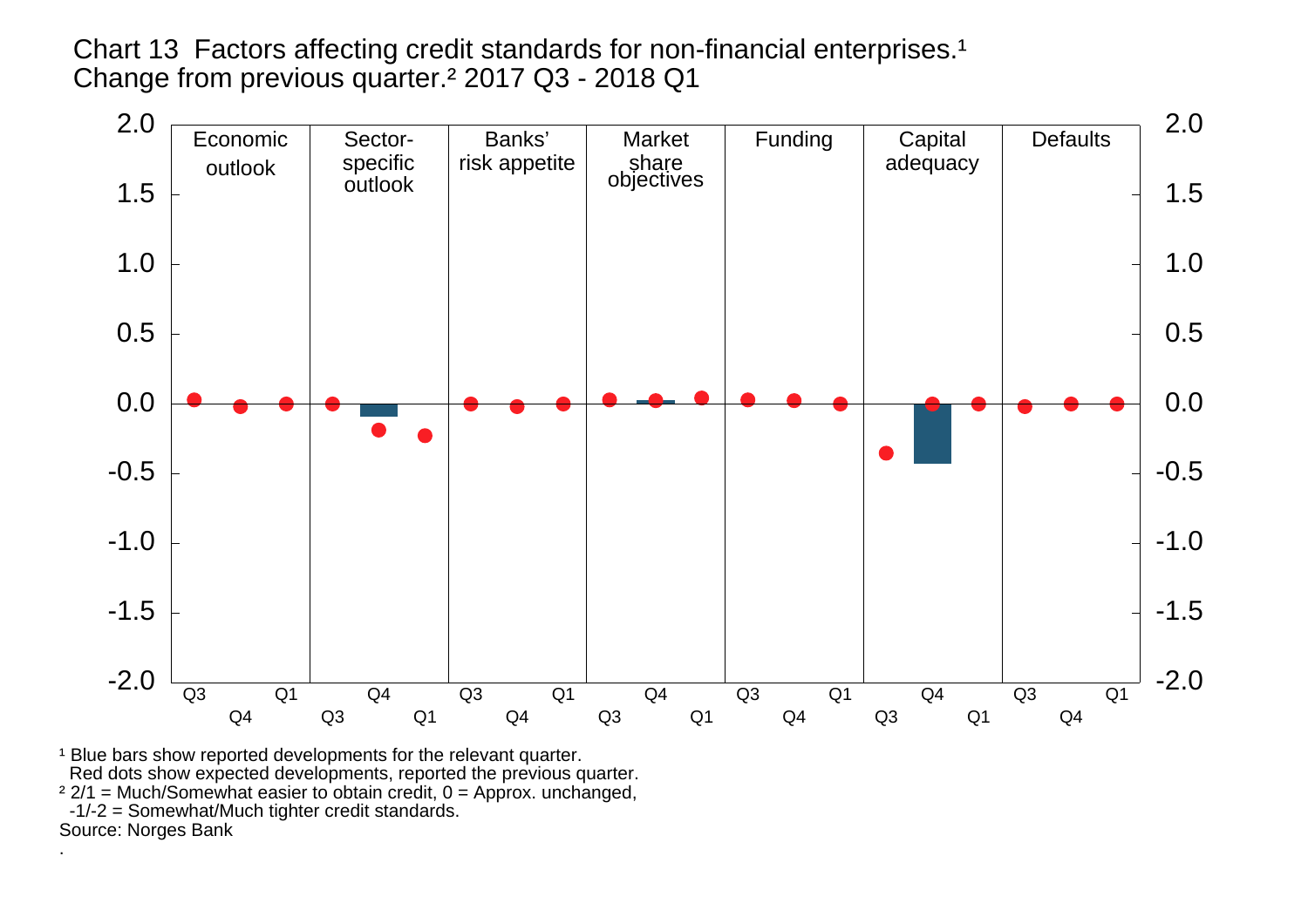Chart 14 Factors affecting credit standards for non-financial enterprises.<sup>1</sup> Change from previous quarter.² 2007 Q4 - 2017 Q4



<sup>1</sup> Total response in a quarter from all banks for all six factors. If all banks responded "much easier to obtain credit" on all factors, the resulting figure would be 14.

² 2/1 = Much/Somewhat easier to obtain credit,

 0 = Approx. unchanged, -1/-2 = Somewhat/Much tighter credit standards.Source: Norges Bank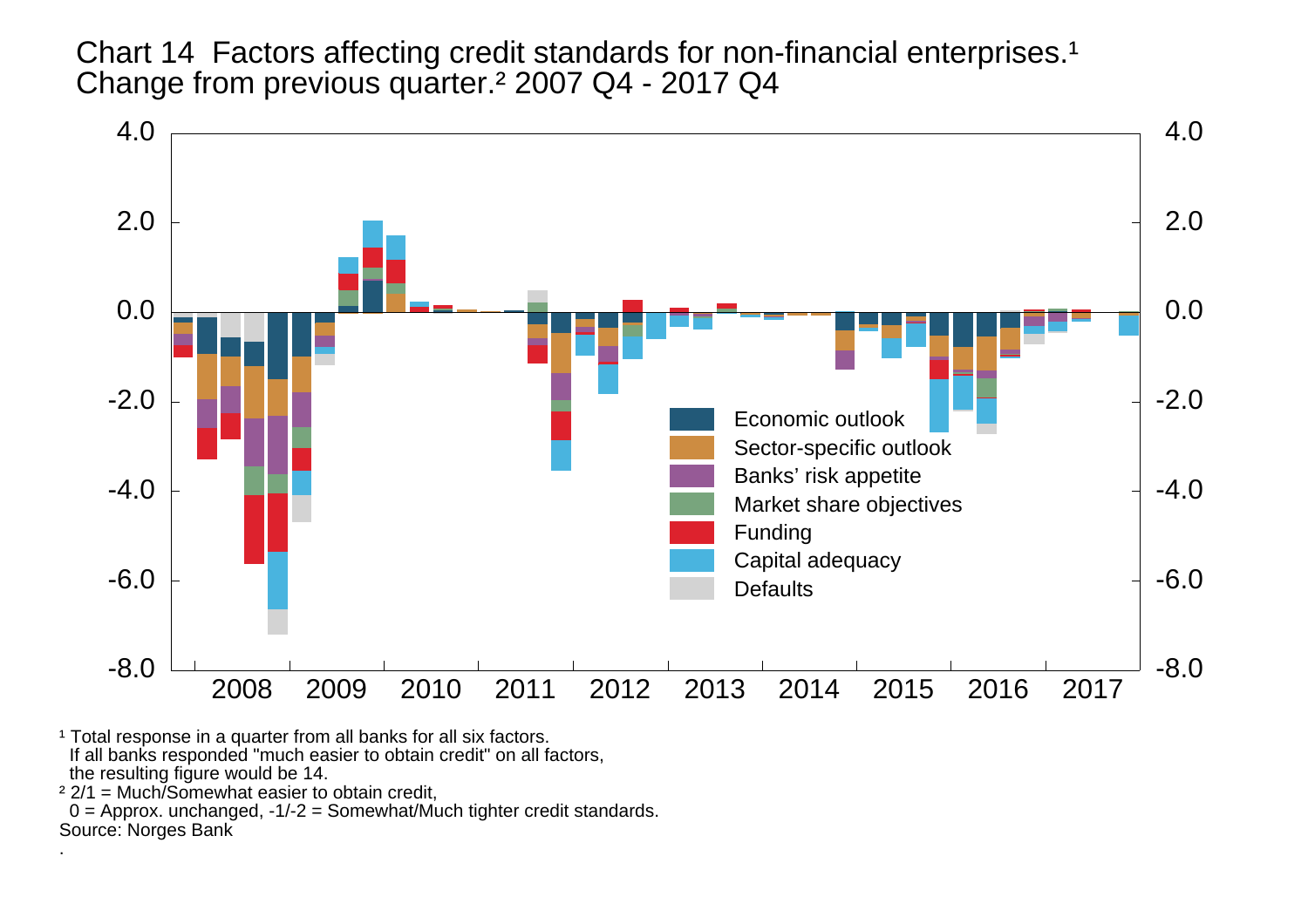Chart 15 Loan conditions for non-financial enterprises.<sup>1</sup> Change from previous quarter.² 2017 Q3 - 2018 Q1



<sup>1</sup> Blue bars show reported developments for the relevant quarter. Red dots show expected developments, reported the previous quarter. ² 2/1 = Up a lot/a little, 0 = Approx. unchanged, -1/-2 = Down a little/a lot.Source: Norges Bank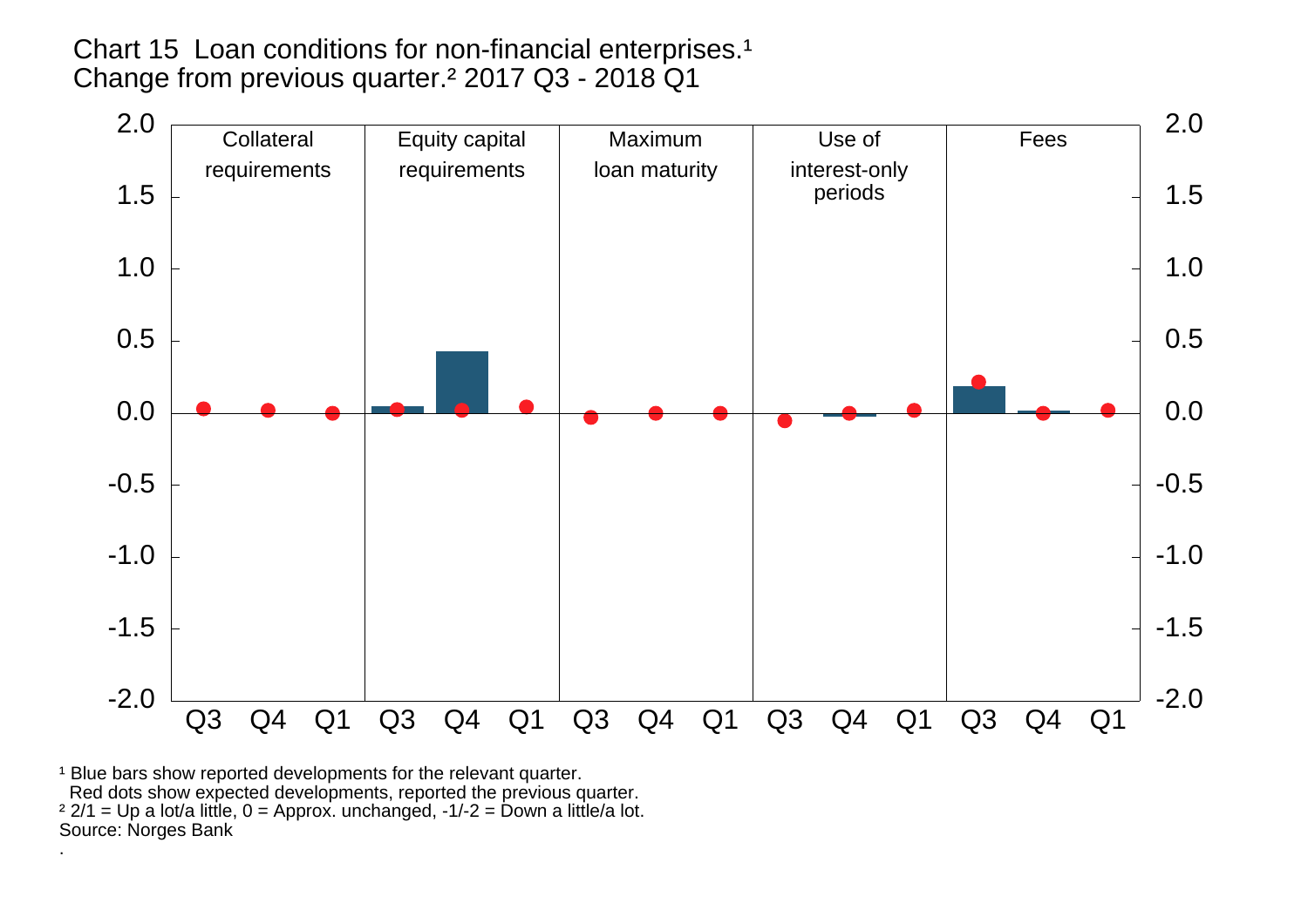Chart 16 Loan conditions for non-financial enterprises.<sup>1</sup> Change from previous quarter.² 2007 Q4 - 2017 Q4



<sup>1</sup> Total response in a quarter from all banks for all six factors. If all banks responded "much easier to obtain credit" on all factors,

the resulting figure would be 10.

² 2/1 = Up a lot/a little, 0 = Approx. unchanged, -1/-2 = Down a little/a lot.

<sup>3</sup> As an increase in the <sup>3</sup>-series makes it harder to obtain credit,

these series have been negativised.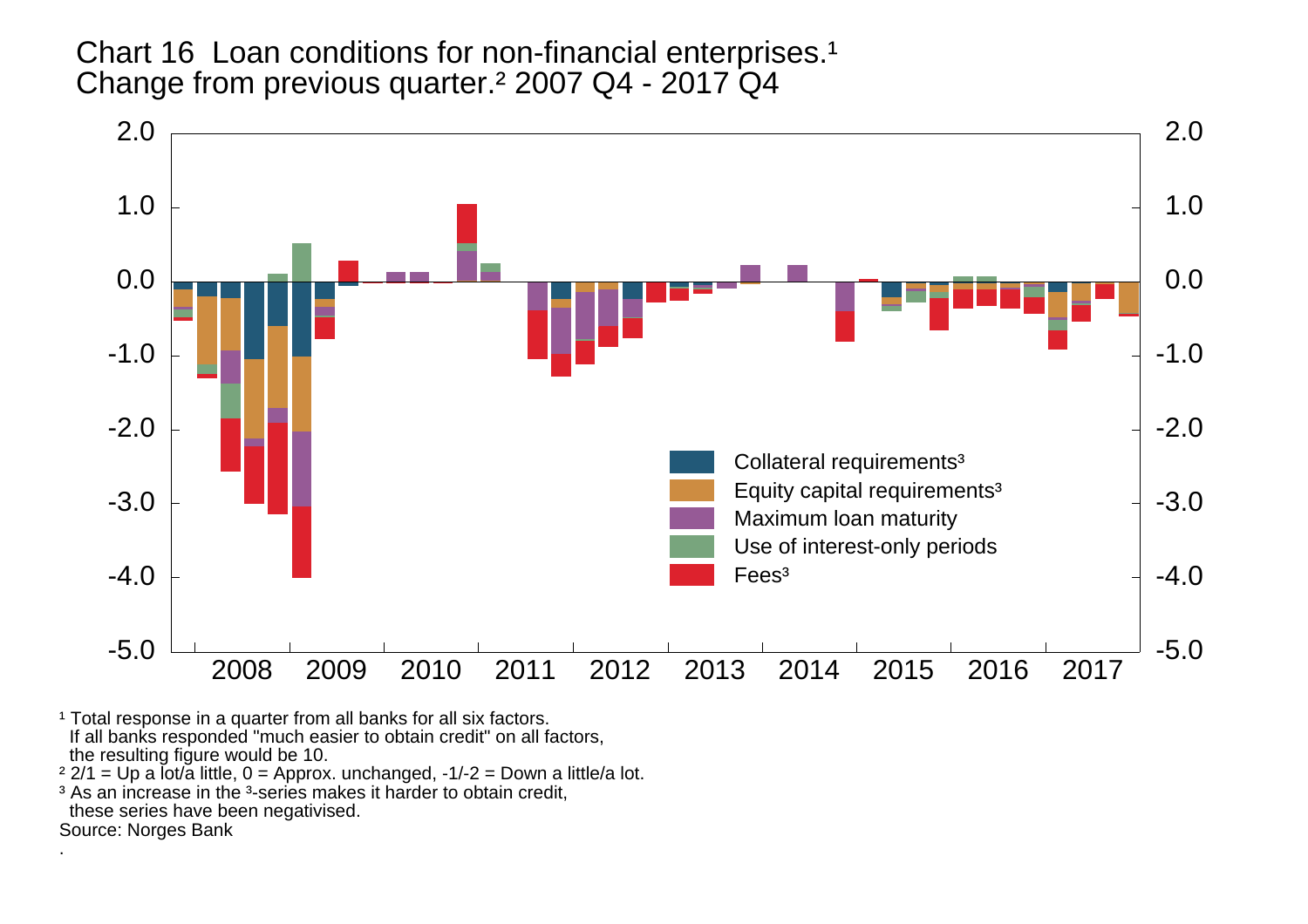Chart 17 Lending rates and lending margins.<sup>1</sup> Loans to non-financial enterprises. Change from previous quarter.² 2017 Q3 - 2018 Q1



<sup>1</sup> Blue bars show reported developments for the relevant quarter. Red dots show expected developments, reported the previous quarter. ² 2/1 = Up a lot/a little, 0 = Approx. unchanged, -1/-2 = Down a little/a lot.Source: Norges Bank